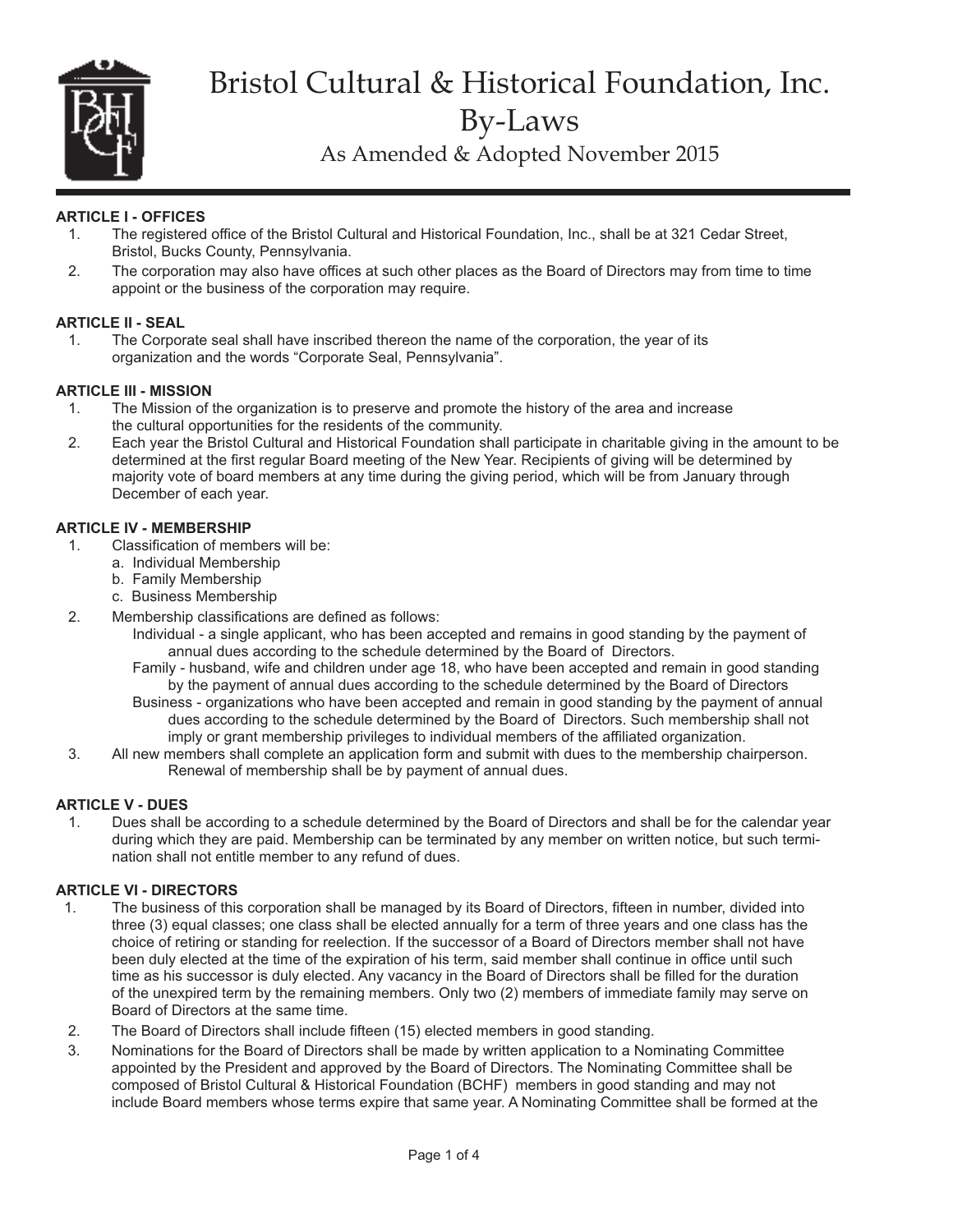September Board of Directors meeting. Election to the Board of Directors shall be held at the annual membership meeting and be by written vote or, if there is no opposition, by acclamation of the members present.

- 4. Election to the Board of Directors shall be in accordance with the following:
	- a. Members can only vote in person at the annual membership meeting.
		- b. The record date for determining members' entitlement to vote shall be Historic Bristol Day or the third (3rd) Saturday in October, and notice of the annual membership meeting shall be given in the October issue of THE GAZETTE. Those members not in good standing by Historic Bristol Day or the third (3rd) Saturday in October will not be eligible to vote.
		- c. A simple majority of eligible voters present is required for election.
	- d. The chairperson of the Nominating Committee shall serve as Judge of Election and the members of that committee shall serve as alternates, with the responsibility to
		- (1) determine the number of members in good standing as of the record date, and
			- (2) conduct the election, collect and count ballots.
	- e. Quorum is defined as the presence at a membership meeting of twenty (20) members in good standing. In the event twenty (20) members are not present at a membership meeting, no official business can be conducted and the meeting shall be adjourned and rescheduled with proper notice.
	- f. Board members are to be given an up-to-date copy of the By-Laws and Financial Policy upon their election to the Board.
- 5. Special meetings of the Board of Directors shall be by the call of the President and notification of members of the Board of Directors. A committee of at least five (5) Board members may call a meeting of the Board of Directors. A quorum of the Board of Directors shall be defined as five (5) directors.
- 6. Minutes of meetings of the Board of Directors shall be taken by a person present as directed by the President or presiding officer and these shall be kept in the files of the organization with copies distributed to all Board members.
- 7. Ten regular meetings of the Board of Directors shall be held annually without notice on the second Wednesday of each month except for December and one summer month chosen by the Directors. The meetings of the Board of Directors may be held at the corporation office or at such other place within the Commonwealth as a majority of the directors may from time to time appoint or as may be designated in the notice calling the meeting.
- 8. Directors shall not receive any salary for their services.
- 9. In the event a Director misses four (4) regularly scheduled meetings during a calendar year, that Director may be subject to dismissal by a majority vote of the Directors present at a meeting, so long as written notice is given to the Board member and the Board member is given the opportunity to respond at a Board meeting prior to the vote for dismissal.

### **ARTICLE VII - OFFICERS**

1. In advance of the annual membership meeting, the Nominating Committee is to issue a "Form of Intent" upon which each Director is to indicate his/her interest in remaining in an existing office or being considered for an office for the coming year. Also nominations by other board members for officers will be accepted at this meeting. Election to offices on the Board shall take place at the first regular Board meeting of the year, and that election shall be the first order of business. Election will be by a majority vote of the Board members. Elections will be held by ballot unless all of the offices are

uncontested. Candidates must be members of the Board of Directors. Election results shall be announced to the membership in the February GAZETTE. Officers shall consist of: President, Vice-President, Treasurer, and Corresponding Secretary, all of which must be members of the Board of Directors.

- 2. The President shall be the chief executive officer and shall exercise general direction and supervision over the conduct of organizational activities and policy. The President or, in his absence, the Vice-President or, in the absence of both, a President Pro-Tempore chosen by the Board members present, shall preside at all meetings of the membership and of the Board of Directors.
- 3. The Treasurer shall be responsible for the funds of the organization, collect dues, authorize payment of all bills, maintain adequate records of all income and expenditures, and present reports of financial status at the regular Board of Directors meetings.
- 4. The Corresponding Secretary shall be responsible for notifying members of meetings and activities, maitaining a correct mailing list, and assume all correspondence for the organization. This officer shall keep in safe custody the corporate seal of the corporation and, when authorized by the Board, affix the seal to any instrument requiring same.
- 5. The position of Recording Secretary may or may not be filled by a Board member and, if not, would be an appointed, paid position and have no voting rights. The Recording Secretary shall maintain a yearly file of meeting minutes at BCHF headquarters.
- 6. The President and Vice President shall not serve more than three consecutive terms.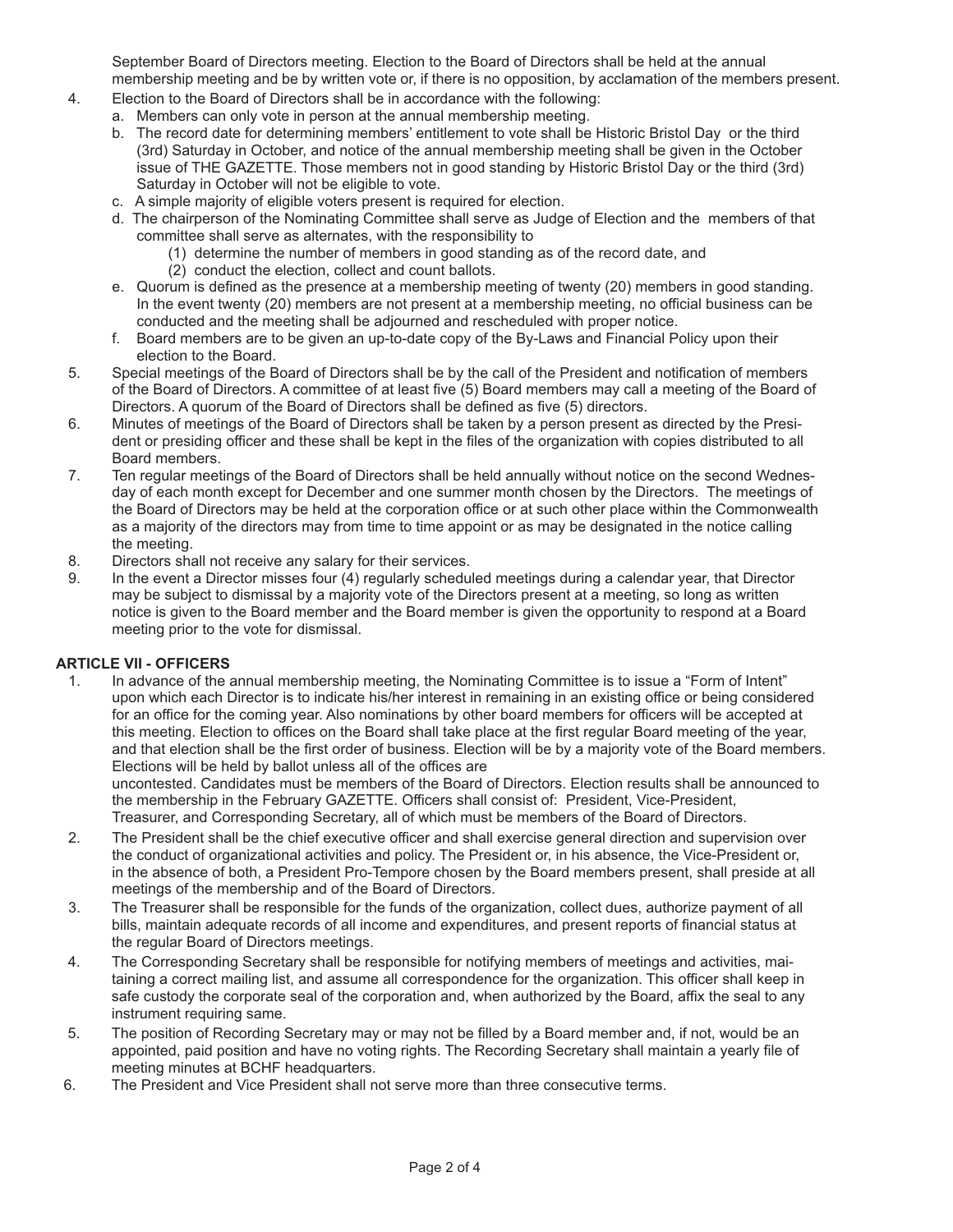### **ARTICLE VIII - MISCELLANEOUS PROVISIONS**

- 1. The President or presiding officer at any business meeting shall be empowered to appoint any working committees deemed advisable. Membership and chairpersons of such committees shall be recorded in the minutes.
- 2. Regular meetings of the organization shall be held at times and dates determined by the Board of Directors. The last meeting of the year shall be designated as the annual business meeting for the election of members of the Board of Directors and for formal reports by the officers on the activities of the preceding year. The officers for the following year shall be announced at this meeting.
- 3. All checks or demands for money and notes of the corporation shall be signed by the President and Treasurer, or by such officer or officers as the Board of Directors may from time to time designate.
- 4. The fiscal year shall begin the first day of January of each year.
- 5. The President and Board of Directors shall present at the annual meeting a full and complete statement of the business and financial affairs of the corporation for the preceding year. Such statement shall be presented in whatever manner the Board of Directors shall deem advisable and will be verified by a certified public accountant.
- 6. The By-Laws may be altered, amended or repealed by a two-thirds (2/3) vote of all members in good standing in person at a special meeting of the organization, provided that such amendment has been submitted in writing to the Board of Directors, has been approved by the Board of Directors, and written notice of the proposed change or changes has been mailed via U.S. Postal Service or is made available electronically to all members of the organization at least two weeks prior to voting, with a notice as to the date, time and place of such voting, such notice to be incorporated in the minutes of the meeting.

## **ARTICLE IX - DIRECTORS' LIABILITY**

1. Limitation of Personal Liability of Directors. A director of the corporation shall not be personally liable for monetary damages as such for any action taken, or any failure to take any action, unless: a. the director has breached or failed to perform the duties of his or her office as defined in Section 2 below;

and

b. the breach or failure to perform constitutes self dealing, willful misconduct or recklessness.

- The provisions of this Section shall not apply to:
- a. the responsibility or liability of a director pursuant to any criminal statute; or
- b. the liability of a director for the payment of taxes pursuant to local, state or federal law.
- 2. Standard of Care and Justifiable Reliance

a. A director of the corporation shall stand in a fiduciary relationship to the corporation, and shall perform his or her duties as a director, including his or her duties as a member of any committee of the Board upon which he or she may serve, in good faith, in a manner he or she reasonably believes to be in the best interests of the corporation and with such care, including inquiry, skill and diligence, as a person of ordinary prudence would use under similar circumstances. In performing his or her duties, a director shall be entitled to rely in good faith on information, opinions, reports or statements, including financial statements or other financial data, in each case prepared or presented by any of the following:

- (1) One or more officers or employees of the corporation whom the director reasonably believes to be reliable and competent in matters presented;
- (2) Counsel, public accountants or other persons as to matters which the director reasonably believes to be within the professional or expert competence of such person;
- (3) A committee of the Board upon which he or she does not serve, duly designated in accordance with law, as to matters within its designated authority, which committee the director reasonably believes to merit confidence.

A director shall not be considered to be acting in good faith if he or she has knowledge concerning the matter in question that would cause his or her reliance to be unwarranted.

- b. In discharging the duties of their respective positions, the Board, committees of the Board and individual director may, in considering the best interest of the corporation, consider the effects of any action upon employees, upon persons with whom the corporation has business and other relations and upon communities which the offices or other establishments of or related to the corporation are located, and all other pertinent factors. The consideration of those factors shall not constitute a violation of subsection a. of this Section.
- c. Absent breach of fiduciary duty, lack of good faith or self-dealing, actions taken as a director or any failure to take any action shall be presumed to be in the best interests of the corporation.
- 3. Indemnification in Third Party Proceedings. The corporation shall indemnify any person who was or is a party or is threatened to be made a party to any threatened, pending or completed action, suit or proceeding, whether civil, criminal, administrative or investigative (other than an action by or in the right of the corporation) by reason of the fact that he or she is or was a representative of the corporation, or is or was serving at the request of the corporation as a representative of another corporation, partnership, joint venture, trust or other enterprise, against expenses (including attorneys' fees), judgments, fine and amounts